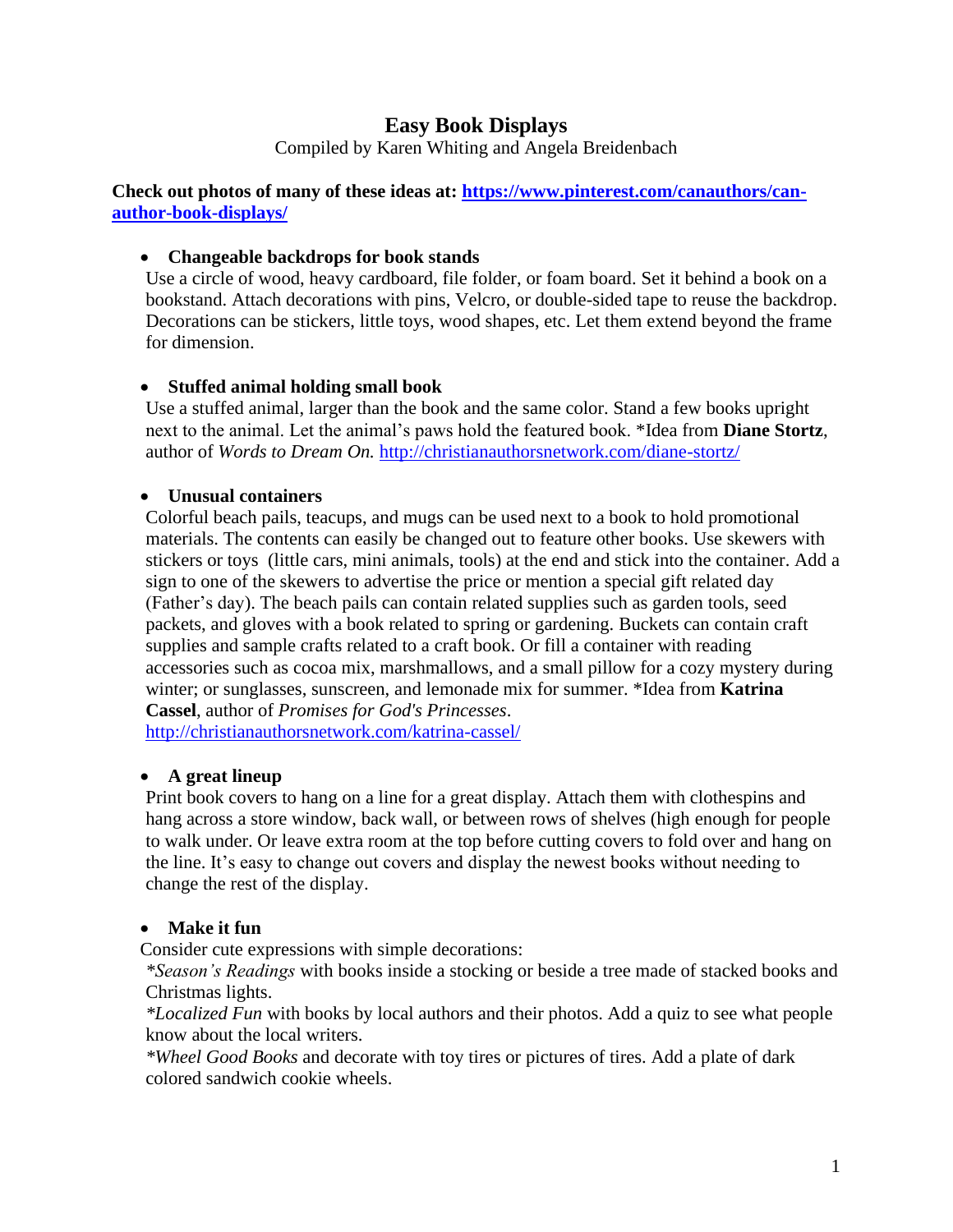### • **Themes**

Reflect the themes of books like princess books with a castle display.

\*Transform a table into a castle with silver skirting and stacking books into a castle shape by layering silver wrapped boxes.

\*Cut shapes to slide between books on shelves, especially in the children's area like animals leaping, vehicles, and sport equipment. Slide them in partway to make it look like the objects are flying off the shelf.

\*For mystery books use wide masking tape to create a dead body outline with head disappearing under table or bookcase. Add yellow tape with words crime scene across shelf or table edge.

#### • **Transform a book table into a large animal character**

Use skirting to match the skin/fur coloring of an animal. Cover boxes in the same color. Stack to make the animal's chest and head. Add facial features and ears to the top box for a head (or top table with a pillow pet for the head). Stack books on tables related to the animal/season such as books on sheep and/or Easter would display on a sheep character table. Thanksgiving and autumn related books would display on a turkey table.

#### • **Use objects from home**

Use an umbrella to top a table with a sign, "Showers of blessings", to display books on blessings and gratitude. Set it in a pail with brochures, cards, or candles to hold it in place. Or cover the pail opening with a cotton cloud to hide rocks/weights. Hang crystal beads on clear fishing line to look like rain falling off edges of the umbrella.

### • **Best sellers**

Hang a calendar with a sign saying This Month's Best Sellers. Hang book covers of some of the month's best sellers below the calendar.

### • **Use a Christmas village/nativity set to display historic fiction**

Those Victorian Christmas villages or nativity sets can be part of a display for historic fiction or Christmas books. Click into this Pinterest photo to see one created as a craft project using doilies, twigs, a little house, and an old book with pages folded inside to hold bookmarks. Thanks to bookstore owner, Danni Schneidt-Hill of Promises Cottage, for this display featuring *Snowflake Tiara* set in 1889 as Montana becomes a state. \*Idea from Angela Breidenbach, author of *A Healing Heart* (Quilts of Love fiction) and *Snowflake Tiara*. [http://ChristianAuthorsNetwork.com/Angela-Breidenbach/](http://christianauthorsnetwork.com/Angela-Breidenbach/)

#### • **Use your customer's photos**

Ask customers for photos of them reading or reading a book to a child they purchased at the store. Set them in frames to display or pin them to a bulletin board. Add a sign, "What our customers are reading".

### • **Use china tea sets**

Create tea settings and display a variety of books that characters drink tea. Scatter various flavors of tea boxes around the display, using them to build height and texture. Add long gloves, feathers, and embroidery circles/thread for historical fiction.